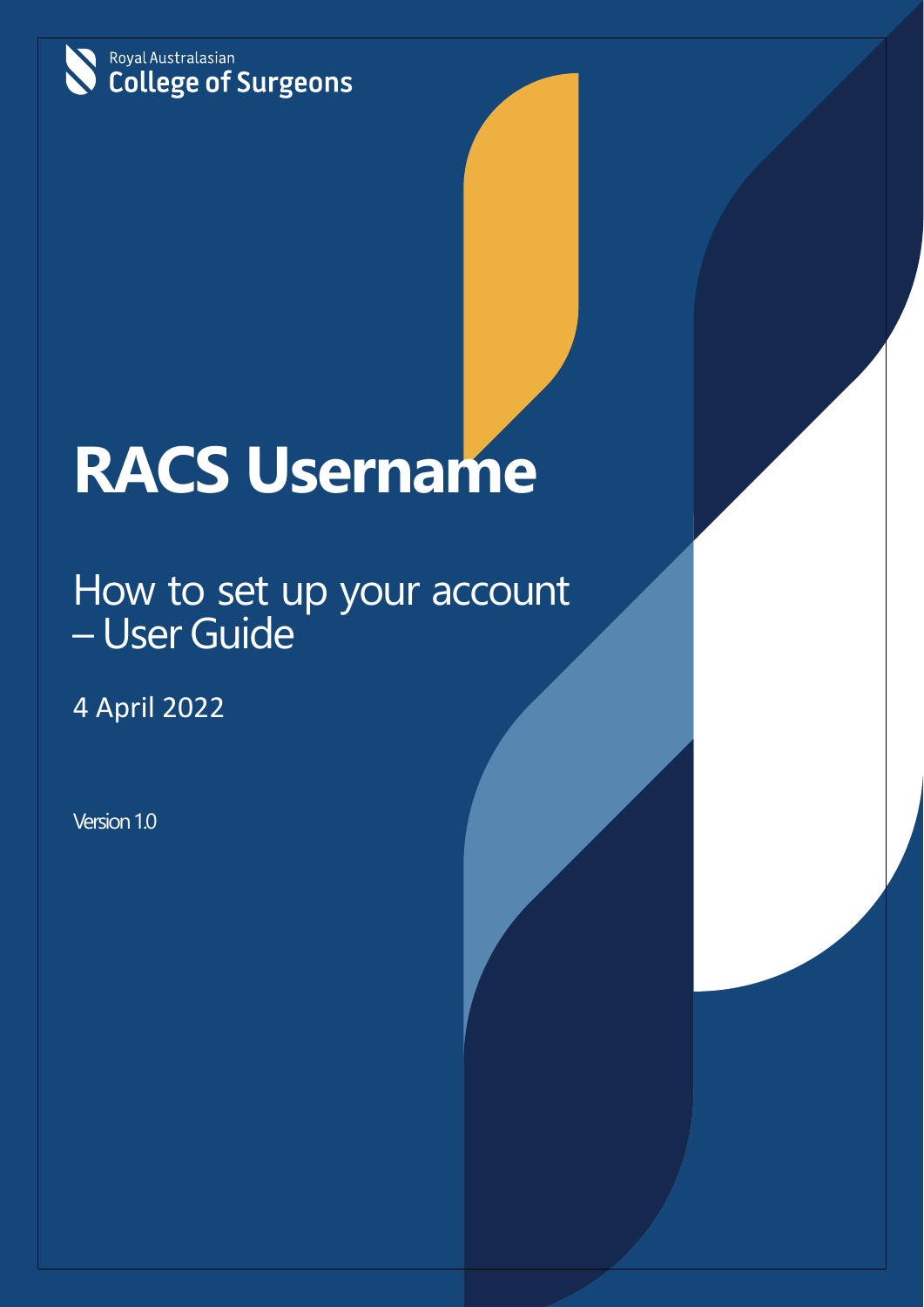

## **Steps to set up your account:**

- 1) Access the login / sign in screen for the desired RACS application / portal URL, for e.g., **[https://www.surgeons.org.](https://www.surgeons.org/)**
- 2) On the login / sign in screen,
	- 1. Enter the new RACS username that you have received by email, in the 'Email Address' field as shown below.

**Hint:** If you haven't received your new RACS Username, please search your inbox for an email with the subject line as 'A new way to access RACS applications'. Your new username should read as 'xx.yy@my.surgeons.org'.

2. Click 'Next'.



3) Enter the temporary password that you have received in the email and click 'Sign In'.



This will take you to the **Microsoft More Information Required** screen.

Royal Australasian College of Surgeons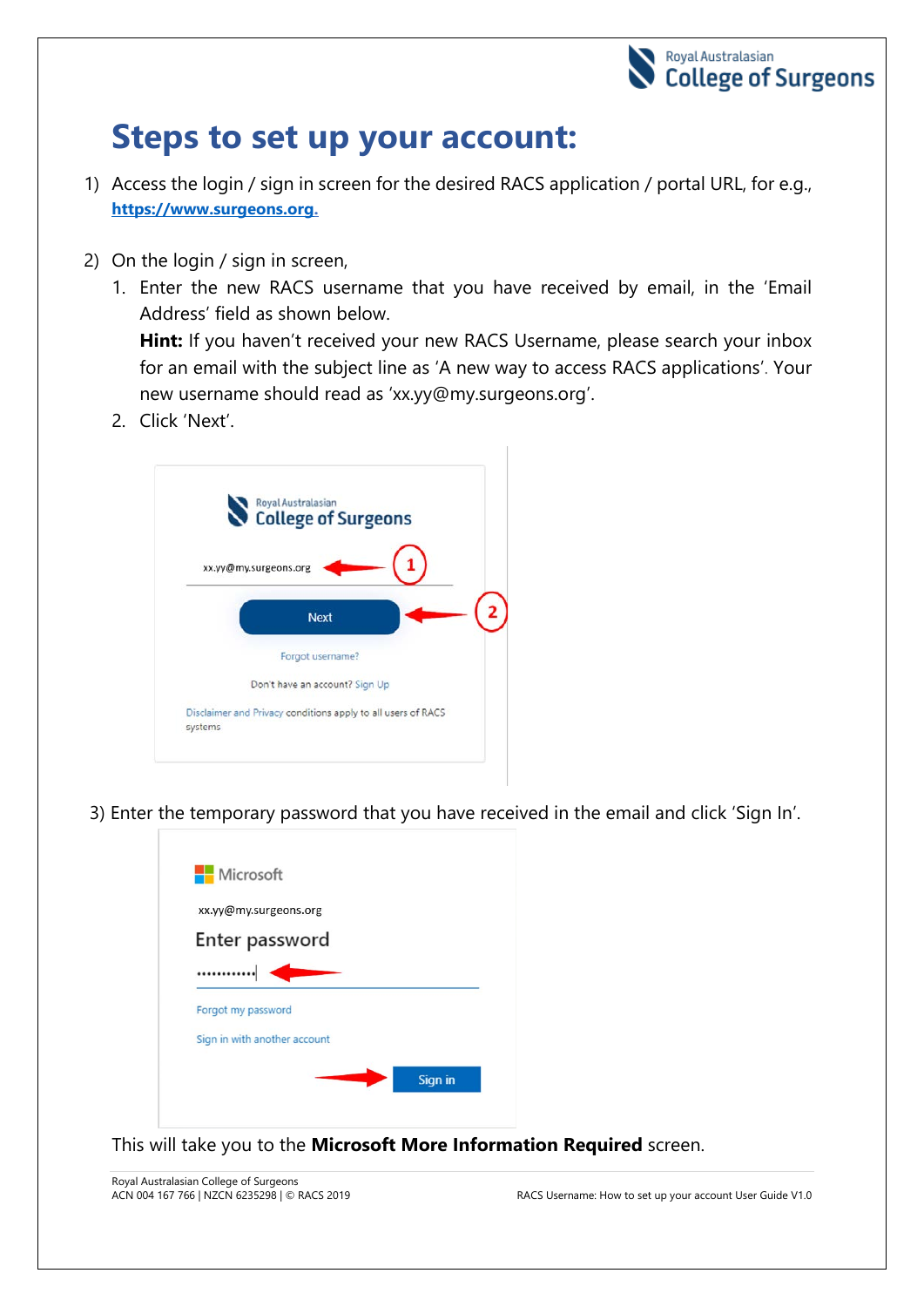

4) On the **Microsoft More information required** screen, click 'Next' to set up a secure method to access your account.

**Note**: There are 2 methods of setting up a multi-factor authentication: via the Microsoft Authenticator App and your phone. Phone is the more preferred way. However, if you want to use the **Microsoft Authenticator app,** download it and follow the prompts to set it up.

If you to use the phone as your preferred option, continue below. (This User Guide will cover securing the account via phone only.)



5) The **Microsoft Authenticator** screen displays. Set up a method to secure your account by clicking 'I want to set up a different method' link.

| Your organization requires you to set up the following methods of proving who you are. |
|----------------------------------------------------------------------------------------|
| Microsoft Authenticator                                                                |
| Start by getting the app                                                               |
| On your phone, install the Microsoft Authenticator app. Download now                   |
| After you install the Microsoft Authenticator app on your device, choose "Next".       |
| I want to use a different authenticator app                                            |
| <b>Next</b>                                                                            |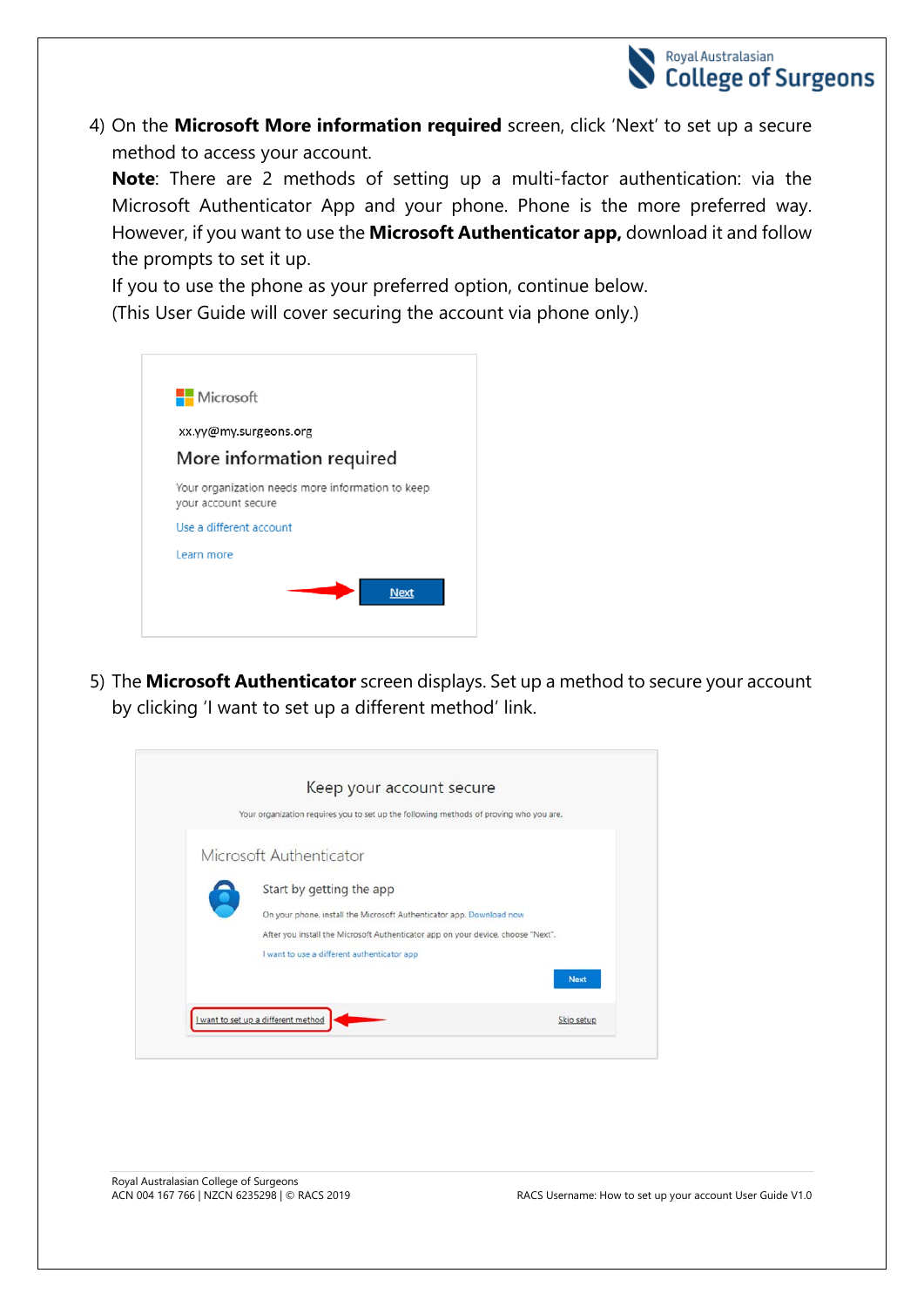

6) From the **Choose a different method** screen, select 'Phone' in the dropdown list and click 'Confirm'.

|   | use a different authenticator app            |
|---|----------------------------------------------|
|   | Choose a different method $\chi$             |
| m | Which method would you like to use?<br>Phone |
|   |                                              |
|   | <b>Confirm</b><br>Cancel                     |
|   |                                              |

- 7) From the **Keep your account secure** screen, proceed to set your phone number as your preferred method of authentication as below:
	- 1. Select the country, for e.g., 'Australia (+61)'.
	- 2. Enter phone number.
	- 3. Select the option 'Text me a code'
	- 4. Click 'Next'

| Keep your account secure<br>Your organization requires you to set up the following methods of proving who you are.                                                                                                                                                                                                                                                              |
|---------------------------------------------------------------------------------------------------------------------------------------------------------------------------------------------------------------------------------------------------------------------------------------------------------------------------------------------------------------------------------|
| Phone<br>You can prove who you are by answering a call on your phone or texting a code to your phone.<br>What phone number would you like to use?<br>400 000 000<br>Australia (+61)<br>v<br>Text me a code<br>O<br>Call me<br>Message and data rates may apply. Choosing Next means that you agree to the Terms of service and Privacy<br>and cookies statement.<br><b>Next</b> |
| I want to set up a different method<br>Skip setup                                                                                                                                                                                                                                                                                                                               |

**Note**: The user can also select the 'Call Me' option. Just follow the system prompts to complete the set up.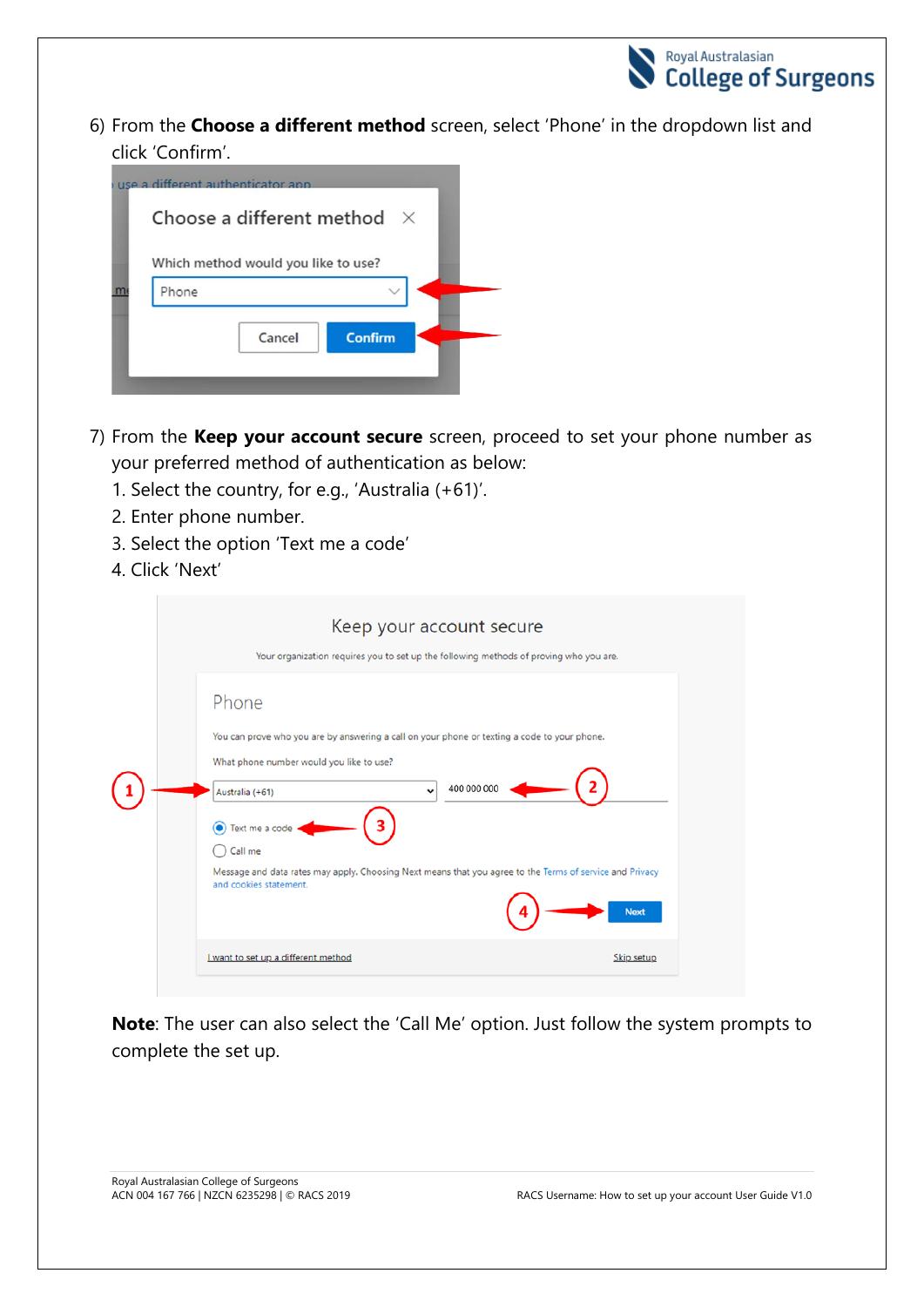

- 8) Complete setting up your phone as your preferred way of authentication as below:
	- 1. Enter the 6-digit code you've received on your mobile.
	- 2. Click 'Next'.

If you do not get the code in the first attempt, click on the 'Resend code' link.

| Your organization requires you to set up the following methods of proving who you are. |                            |
|----------------------------------------------------------------------------------------|----------------------------|
| Phone                                                                                  |                            |
| We just sent a 6 digit code to +61400 000 000 Enter the code below.<br>876446          |                            |
| Resend code                                                                            | <b>Back</b><br><b>Next</b> |
|                                                                                        |                            |

9) Your phone number is now registered successfully. Click on 'Next' to proceed.

| Keep your account secure                                                               |             |
|----------------------------------------------------------------------------------------|-------------|
| Your organization requires you to set up the following methods of proving who you are. |             |
| Phone                                                                                  |             |
| SMS verified. Your phone was registered successfully.                                  |             |
|                                                                                        | <b>Next</b> |
|                                                                                        | Skip setup  |

10) You should see **Success** screen. The setup is now complete. Click 'Done'.

Keep your account secure



Royal Australasian College of Surgeons<br>ACN 004 167 766 | NZCN 6235298 | © RACS 2019

RACS Username: How to set up your account User Guide V1.0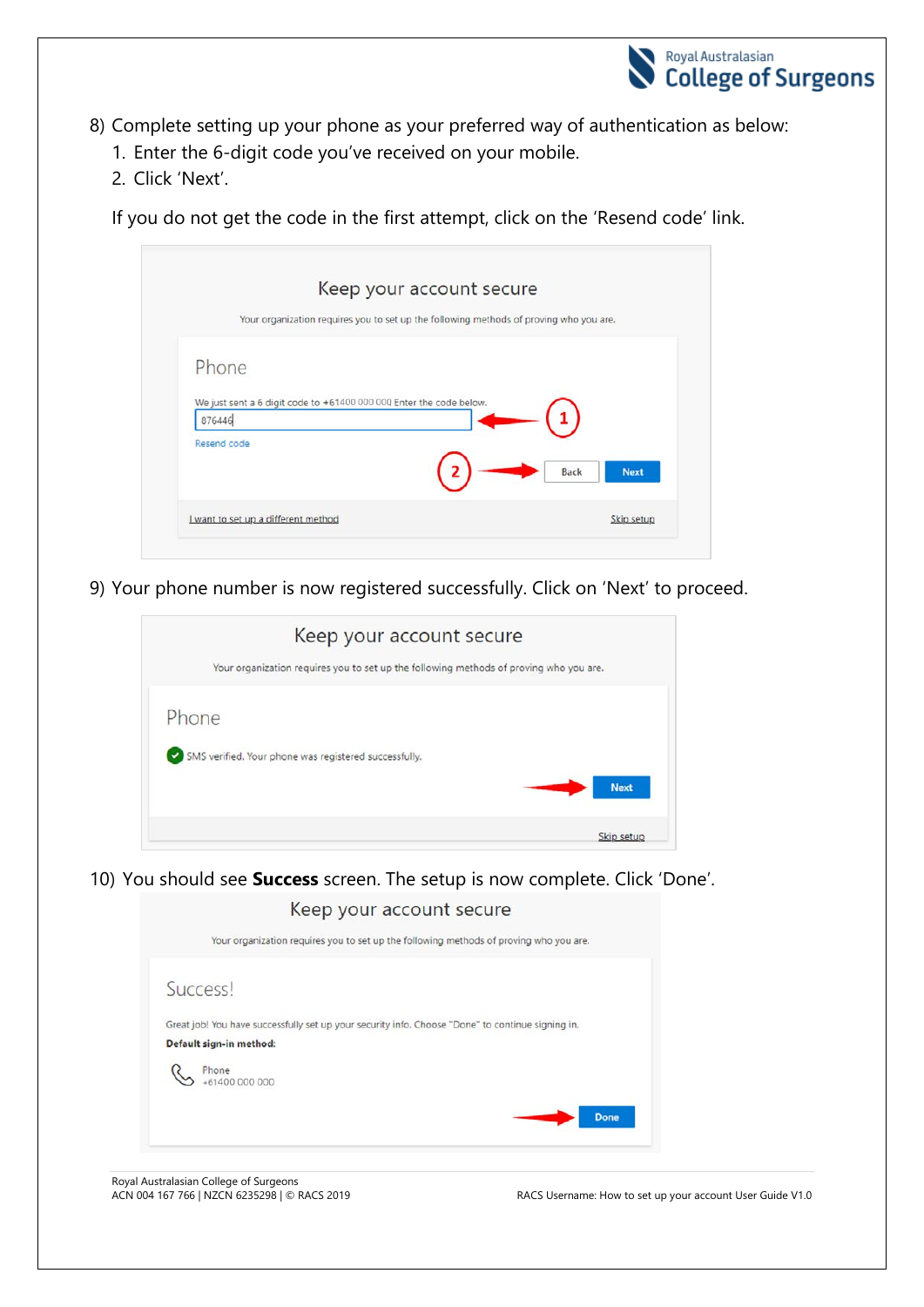

### 11) The **Microsoft Update your password** screen displays.



Enter the following:

- 1. Current Password This should be your temporary password from the email.
- 2. New Password Create a new strong password.
	- **Note**: Microsoft suggests the following password requirements:
	- Passwords must be at least eight characters long.
	- Passwords can have a maximum of 16 characters.
	- Passwords can't contain the user's account name or parts of the user's full name that exceed two consecutive characters.
	- Passwords must contain characters from three of the following four categories:
		- 1. Uppercase letters (A through Z)
		- 2. Lowercase letters (a through z)
		- 3. Digits  $(0 9)$
		- 4. Special characters  $@ # $ % ^\wedge @ * ] += [ ] {} \} | \ \cdot | ' , ? / ' \sim " () ;$
- 3. Confirm Password Re-enter the new password.
- 4. Click 'Sign in'.

You will be taken to the **Microsoft Stay signed in?** screen.